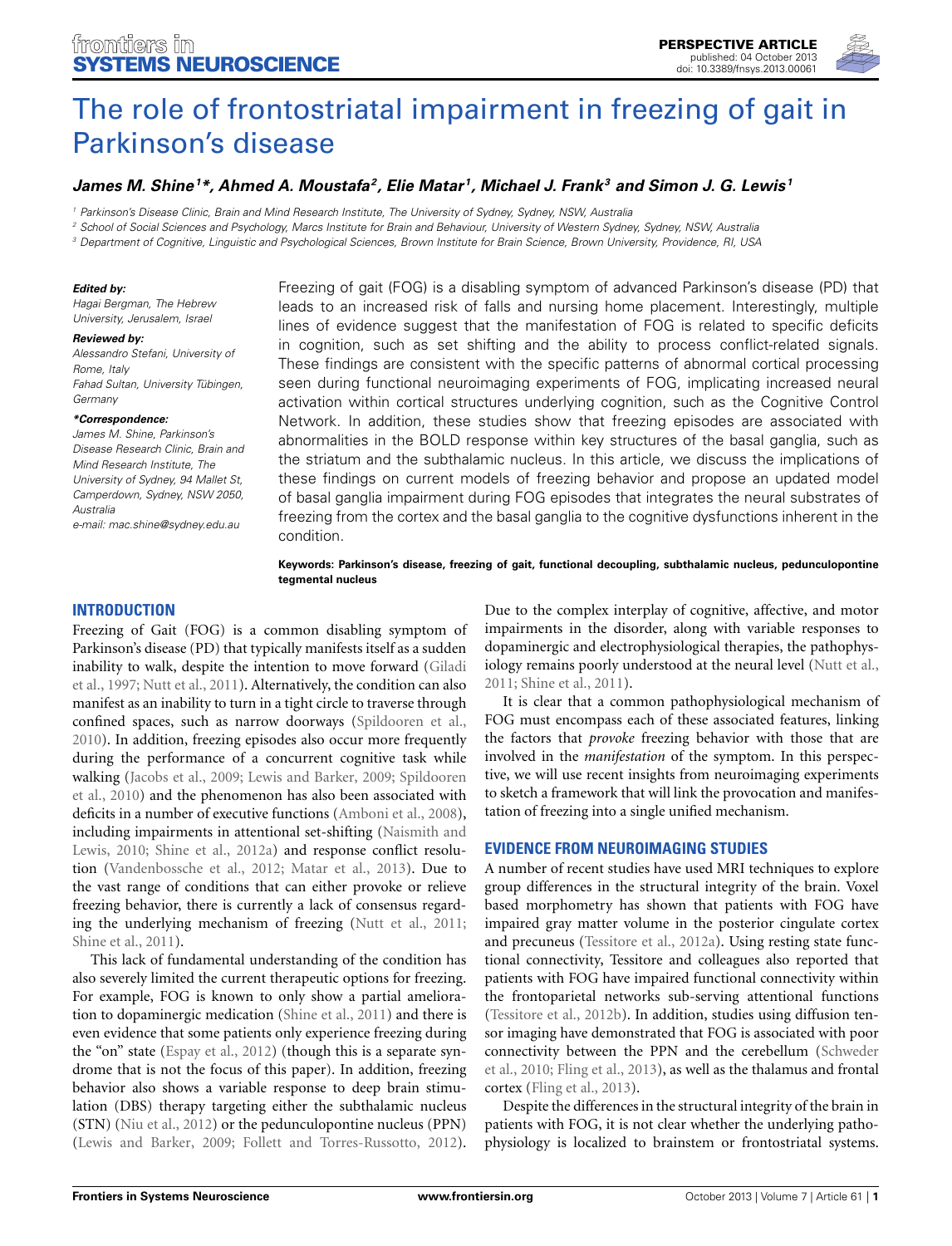However, the results do broadly suggest impairments in global attentional mechanisms, perhaps implicating thalamic dysfunction [\(Sadaghiani et al., 2010](#page-6-7)), or in the effective updating of motor plans, through impaired communication between the cerebellum and the brainstem structures controlling gait [\(Ito](#page-5-10), [2008\)](#page-5-10).

Despite the discovery of these structural abnormalities in patients with FOG, the paroxysmal nature of freezing behavior suggests that the disorder is predominantly functional, manifesting only in response to a specific combination of abnormal neuronal patterns. As such, recent research studies have utilized novel behavioral tasks [such as mental imagery [\(Snijders et al.](#page-6-8), [2010](#page-6-8)) and virtual reality (VR) [\(Matar et al., 2013;](#page-5-5) [Shine et al.](#page-6-9), [2013a\)](#page-6-9)] that are able to explore the neuronal abnormalities associated with freezing events in susceptible patients without requiring the execution of actual gait. For example, a recent fMRI study investigated the functional MRI changes associated with a motor imagery task in a group of patients with FOG [\(Snijders et al.](#page-6-8), [2010](#page-6-8)). In this study, patients with and without clinical FOG where required to imagine themselves walking along a presented pathway. Despite the lack of any overt movements in the task, the patients with FOG showed a preferential activation in the mesencephalic locomotor regions (MLR), a brainstem structure associated with the neural control of gait [\(Lemon](#page-5-11), [2008\)](#page-5-11) and the production of anticipatory postural adjustments, which are abn[ormal in patients with FOG](#page-6-8) [\(Jacobs and Horak](#page-5-12)[,](#page-6-8) [2007](#page-5-12)[;](#page-6-8) Snijders et al., [2010\)](#page-6-8). As mentioned above, these brainstem regions also show a lack of white matter connectivity to cortical, thalamic, and cerebellar structures [\(Schweder et al.](#page-6-6), [2010;](#page-6-6) [Fling et al., 2013](#page-5-9)). Together, these results suggest that FOG may be due to pathological processes affecting the brainstem structures controlling the processing of gait.

In contrast, functional neuroimaging experiments exploiting VR, where patients use foot pedals to navigate a threedimensional environment presented on a screen, offer the ability to probe neural activity when a patient is actually performing a motor task. Recent work has demonstrated that freezing behavior can be provoked during this paradigm with patients experiencing paroxysmal episodes where they are unable to move their feet [\(Naismith and Lewis](#page-5-4), [2010](#page-5-4)). Indeed, the amount of freezing elicited in the VR environment has been correlated with both selfreported [\(Naismith and Lewis, 2010](#page-5-4)) and clinically observed FOG [\(Shine et al.](#page-6-10), [2012b](#page-6-10)). The ability to elicit this freezing behavior in the fMRI setting has allowed insights into the neural correlates of FOG [\(Shine et al.](#page-6-9), [2013a](#page-6-9)[,b](#page-6-11)).

One such experiment explored the fMRI differences between periods of normal walking and periods of freezing elicited during the VR task [\(Shine et al.](#page-6-9), [2013a\)](#page-6-9). These episodes were associated with a significant increase in the BOLD response within the bilateral dorsolateral prefrontal cortex and the posterior parietal cortices [\(Shine et al., 2013a\)](#page-6-9), which was consistent with the findings from a number of previous neuroimaging experiments that have implicated frontoparietal dysfunction in the pathophysiology of freezing [\(Bartels and Leenders, 2008](#page-5-13)). In addition, the motor arrests were also associated with concomitant decreased BOLD response within the bilateral caudate nucleus, suggesting a potential dissociation between the cortical and subcortical members of the frontostriatal pathways involved in executive

function [\(Alexander and DeLong, 1986](#page-4-1)). Indeed, a more-recent neuroimaging experiment utilizing the same VR paradigm has shown that motor arrests on the VR task are related to a paroxysmal functional decoupling between the cortical and subcortical regions of the frontostriatal system [\(Shine et al.](#page-6-12), [2013c\)](#page-6-12).

Motor arrests on the VR task were also associated with significant abnormalities in the BOLD response within the globus pallidus (GPi), the STN and the MLR [\(Shine et al., 2013a\)](#page-6-9). Although initially counter-intuitive, one likely explanation put forward for this finding is that during freezing, the GPi and STN enter into an oscillatory state [\(Timmermann et al.](#page-6-13), [2007](#page-6-13); [Spildooren et al.](#page-6-0)[,](#page-5-14) [2010\)](#page-6-0)[, decreasing their need for oxygen \(](#page-5-14)Buzsáki and Draguhn, [2004](#page-5-14)) and lowering the relative signal in the BOLD response [\(Zumer et al.](#page-6-14), [2010](#page-6-14)). The oscillatory activity between these two nuclei would ultimately manifest as overwhelming inhibition on the MLR, leading to a decrease in the neuronal firing in this nucleus [\(Spildooren et al., 2010\)](#page-6-0).

While these conclusions are speculative, there is a wealth of experimental evidence from electrophysiological recording studies that implicate abnormal oscillatory dynamics in the pathophysiology of akinetic Parkinsonian symptoms, particularly in the "theta" [\(Sarnethein and Jeanmonod](#page-6-15), [2007\)](#page-6-15) and "beta" frequency bands (∼13–20 Hz) [\(Hammond et al., 2007](#page-5-15); [Mallet et al.](#page-5-16), [2008a](#page-5-16)[,b;](#page-5-17) [Degos et al., 2009](#page-5-18); [Weinberger and Dostrovsky](#page-6-16), [2011\)](#page-6-16). Although there is some consternation about the precise source of these oscillatory signals [\(McCarthy et al., 2011](#page-5-19); [Tsang et al., 2012\)](#page-6-17), increased activity in the STN is presumed to play a prominent role [\(Mallet et al., 2008a](#page-5-16)[,b\)](#page-5-17). Therefore, it is a direct prediction of this theory that freezing episodes should be associated with a temporary increase in beta synchrony within the STN [\(Brown](#page-5-20), [2006](#page-5-20)), a prediction that is aligned with local field potential recordings in patients with FOG [\(Weinberger et al., 2006](#page-6-18); [Singh et al.](#page-6-19), [2012](#page-6-19)). In addition, the relative inactivation of the STN following high-frequency DBS surgery has also been shown to alleviate freezing behavior [\(Niu et al.](#page-5-7), [2012](#page-5-7)), however, it is not currently clear whether this is due to inactivation of the STN, decreased oscillatory synchrony between the cortex and basal ganglia or som[e other related mechanism](#page-5-15) [\(Bar-Gad et al.](#page-4-2)[,](#page-5-15) [2003](#page-4-2)[;](#page-5-15) Hammond et al., [2007](#page-5-15); [Johnson et al.](#page-5-21), [2008;](#page-5-21) [Weinberger and Dostrovsky](#page-6-16), [2011](#page-6-16)). These results highlight the key role of subcortical activity in the pathophysiology of FOG, which may reflect an inability to effectively "update" motor sets during ongoing motor task performance [\(Chee et al., 2009](#page-5-22)). Furthermore, this interpretation is aligned with recent neurophysiological studies that explored electrical recordings directly from STN and PPN during DBS surgery [\(Singh et al., 2012;](#page-6-19) [Thevathasan et al.](#page-6-20), [2012](#page-6-20)), however, these patterns have not been confirmed during dynamic exploration of specific episodes of FOG.

In addition to these sub-cortical processes, it is clear that there is likely to be a cortical component to the freezing phenomenon. For instance, a further fMRI experiment utilizing the VR gait task highlighted above showed that, although PD patients were able to recruit the dorsolateral prefrontal cortex and the posterior parietal cortex during the dual-processing of concurrent cognitive and motor tasks, those with FOG had decreased activity in the pre-supplementary motor area (pSMA) and the bilateral ventral striatum [\(Shine et al., 2013b](#page-6-11)). Although these regions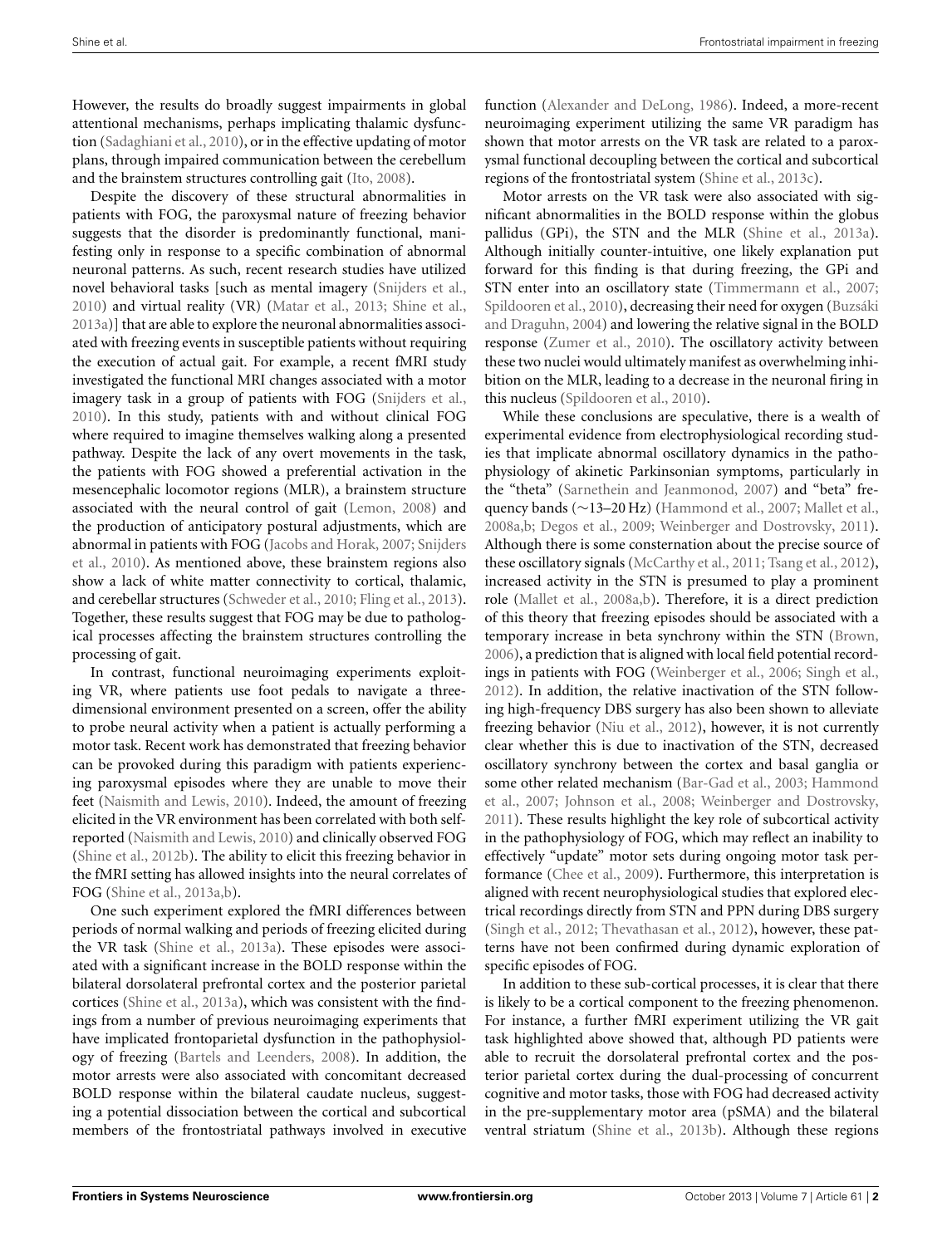are involved in a number of functions, this limited activity may represent the inability to effectively "shift" between competing atten[tional networks](#page-5-1) [\(Spildooren et al.](#page-6-0)[,](#page-5-1) [2010;](#page-6-0) [Menon, 2011;](#page-5-23) Nutt et al., [2011](#page-5-1); [Shine et al.](#page-6-3), [2011](#page-6-3)) or could indicate an impairment in processing of error-related neuronal signals during the VR task [\(Salamone and Correa, 2002\)](#page-6-21). This failure in error processing could relate more specifically to dysfunction within the hyper-direct pathway of the basal ganglia, which links specific regions of the frontal cortex (including the pSMA) with the STN of the basal ganglia [\(Nachev et al., 2008;](#page-5-24) [Cavanagh and Frank,](#page-5-25) [2013](#page-5-25); [Haynes and Haber, 2013\)](#page-5-26) and has previously been suggested to h[ave a role in the processing of response conflict \(](#page-5-27)Cavanagh et al., [2012\)](#page-5-27). Furthermore, a role for the hyper-direct pathway in FOG is aligned with a recent electroencephalography (EEG) study that has shown that the transition from walking to freezing is associated with large increases in activity within the theta frequency sub-band [\(Handojoseno et al., 2012](#page-5-28)). This shift in EEG frequency has been broadly aligned with the response to conflict processing in the motor and pre-motor cortices [\(Nachev et al.,](#page-5-24) [2008](#page-5-24)) and has also been related to increased response caution, refle[cted in a slowing of reaction time during conflict \(](#page-5-29)Cavanagh et al., [2011](#page-5-29)). Furthermore, conflict-related theta power in cortical scalp electrodes was mirrored in the activation of STN local field potentials, further implicating the hyper-direct pathway in conflict processing [\(Cavanagh et al.](#page-5-29), [2011\)](#page-5-29).

Together, these studies highlight the role of dysfunctional neuronal processing at multiple hierarchical levels of the nervous system, including brainstem and spinal cord structures that control gait and posture, frontoparietal cortical regions that subserve executive functions with subcortical basal ganglia structures link the two levels together.

### **AN UPDATED MODEL OF FREEZING BEHAVIOR**

A key feature of freezing behavior is that it can be triggered by a range of differing factors including the processing of cognitive [\(Lewis and Barker](#page-5-3), [2009\)](#page-5-3), sensorimotor [\(Almeida and Lebold,](#page-4-3) [2010](#page-4-3); [Ehgoetz Martens et al.](#page-5-30), [2013\)](#page-5-30) and limbic/affective information [\(Ehgoetz Martens et al., 2013](#page-5-30)). Although on the surface these aspects of brain function all appear quite dissimilar, they can all potentially lead to a state of increased response conflict processing in the brain in patients with PD [\(Vandenbossche et al., 2012](#page-6-2)).

Through its connection to the pSMA (the so-called "hyperdirect" pathway of the basal ganglia), the STN is able to bypass the striatum and directly drive an increase in inhibitory GABAergic output from the output structures of the basal ganglia, such as the internal segment of the GPi. Increased activity in the GPi, which is a member of the direct pathway of the basal ganglia, leads to an increase in the rate of inhibitory output onto the brainstem and thalamic structures that control the output of effective motor behaviors [\(Frank, 2006](#page-5-31)) (see **[Figure 1](#page-2-0)**). Given its key role in regulating activity in the basal ganglia circuitry, the STN is therefore, able to modulate response conflict until such time as an appropriate response can be made [\(Frank, 2006](#page-5-31)). Through its processing of conflict-related neuronal signals and the modulation of inhibitory tone within the basal ganglia, the STN therefore, serves as a putative neuroanatomical link between both the provocation and manifestation of freezing behavior. During the processing of increased conflict, regardless of its modality (e.g., processing



<span id="page-2-0"></span>**FIGURE 1 | Freezing is due to decreased input and output of the basal ganglia.** In periods of high response conflict, the subthalamic nucleus (STN) increases its firing rate, which subsequently drives increased activity within the internal segment of the globus pallidus (GPi), leading to decreased activity within the thalamus (Thal) and the pedunculopontine nucleus (PPN). While the triggering event in this model is currently unknown, it may be due to:  $1$ —inherent impairment within the pre-supplementary motor area (pSMA), leading to an inefficient communication with the STN; <sup>2</sup>—impairments in the temporal dynamics between the pSMA and STN, possibly due to impaired white matter connectivity;  $3$ —cellular deficits within the striatum that place the nucleus at an increased risk of becoming hyperpolarized; or 4—pathology within the PPN, priming the nucleus for hyperpolarization by minimal inhibitory input. Freezing may be due to any combination of these factors. Key: red—increased activity; blue—decreased activity; arrow—excitatory connection; circle—inhibitory connection.

cognitive information whilst maintaining motor output), activity within the STN could act to "trigger" overwhelming increases in the output structures of the basal ganglia, effectively shutting down the targets through GABAergic inhibition.

Given the specific patterns of connectivity within the basal ganglia circuitry, the likely sequelae of impaired striatal activity is that the output structures (the GPi internus and the substantia nigra pars reticularis) will enter into low-energy oscillatory states, coupling with structures such as the STN [\(Buzsáki and Draguhn](#page-5-14), [2004](#page-5-14); [Frank](#page-5-31), [2006](#page-5-31); [Spildooren et al.](#page-6-0), [2010\)](#page-6-0). Indeed, recent mechanisms of basal ganglia function have proposed that the primary role of the basal ganglia network is in the modulation of emergent synchronous oscillatory patterns rather than the alteration of single synaptic patterns [\(Bar-Gad et al.](#page-4-2), [2003;](#page-4-2) [Hammond et al.](#page-5-15), [2007;](#page-5-15) [Weinberger and Dostrovsky](#page-6-16), [2011\)](#page-6-16). The alternation between relative excitation and inhibition in the basal ganglia [\(Chee et al.,](#page-5-22) [2009](#page-5-22)) would therefore, manifest as an inability to effectively "select" a single motor plan, which would ultimately lead to the overwhelming inhibition of the efferent targets of the output nuclei (such as the relay nuclei of the thalamus) and the brainstem structures controlling gait, such as the PPN [\(Tsang et al., 2010](#page-6-22)) and other members of the MLR [\(Snijders et al.](#page-6-8), [2010\)](#page-6-8). Decreased activity within the dorsal PPN would impair motor initiation, due to the nuclei's efferent connectivity with the central pattern generators in the spinal cord that control coordinated flexion and extension of the muscles controlling gait [\(Takakusaki et al., 2004](#page-6-23)).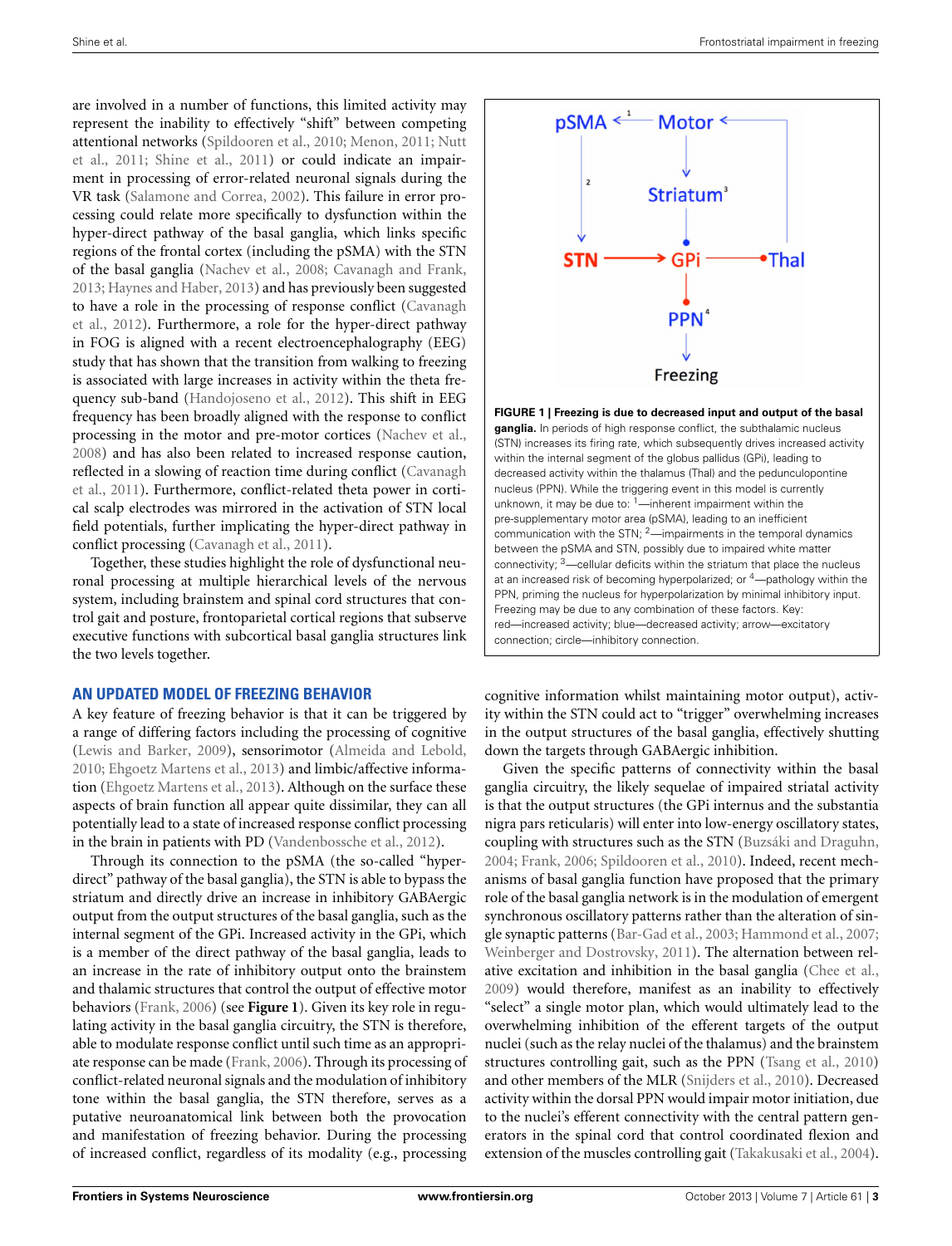These proposed roles of the STN are well supported by behavioral [\(Aron and Poldrack, 2006](#page-4-4); [Frank, 2006;](#page-5-31) [Wiecki and Frank](#page-6-24), [2010](#page-6-24)) [and neuroimaging evidence](#page-5-26) [\(Aron et al.](#page-4-5)[,](#page-5-26) [2007](#page-4-5)[;](#page-5-26) Haynes and Haber, [2013](#page-5-26)). For example, the STN has a well known association with set-shifting behavior [\(Tsang et al., 2012](#page-6-17)), which is impaired in patients with freezing [\(Shine et al., 2012a\)](#page-6-1). Furthermore, the role of the STN in freezing is aligned with the functional neuroimaging studies that suggested that the GPi and the STN entering into a low energy oscillatory state during freezing behavior [\(Buzsáki and Draguhn, 2004;](#page-5-14) [Spildooren et al., 2010\)](#page-6-0). In the low dopaminergic state, this oscillatory activity would then strongly facilitate increased activity within both the direct and indirect pathways of the basal ganglia, leading to overwhelming inhibition on the output structures of the basal ganglia, such as the thalamus and the MLR, but also on the striatum itself, leading to a functional decoupling between the cortex and the striatum. This is precisely the pattern of BOLD response changes that were observed during motor arrests on the VR task [\(Snijders et al.](#page-6-8), [2010](#page-6-8)) and have recently been reproduced during freezing episodes in an upper-limb tapping task [\(Vercruysse et al., 2013](#page-6-25)). Finally, the model also receives supportive evidence from a study of PD patients, in which high-frequency STN DBS led to a decrease in the normally elongated reaction times during conflict processing [\(Frank et al.](#page-5-32), [2007\)](#page-5-32).

The oscillating inhibitory state of the basal ganglia nuclei may also explain the poorly understood phenomenon of "trembling in place," which refers to lower limb oscillatory activity in the 5–7 Hz range commonly observed during episodes of FOG [\(Moore et al.](#page-5-33), [2012](#page-5-33)). Computational modeling experiments have shown that Parkinsonian tremor (which occurs in the same 5–7 Hz frequency band) emerges naturally due to rhythmic activity between the STN and the GPi externus in the presence of a dopaminergicallydepleted basal ganglia [\(Pahapill and Lozano, 2000\)](#page-6-26). As such, the inhibitory output from the basal ganglia would therefore, oscillate at the same frequency, rhythmically inhibiting and relaxing its inhibition on the PPN. The moments of relative quiescence on the PPN would therefore, allow increased signaling from the cholinergic cells within the PPN, which would still remain active via its connections with sensory signals via the dorsal root of the spinal cord [\(Pahapill and Lozano, 2000](#page-6-26)) (see **[Figure 2](#page-3-0)**). This mechanism also provides a potential explanation for the relationship between the freezing phenomenon and impaired postural responses during tests of balance function [\(Jacobs and Horak](#page-5-12), [2007\)](#page-5-12).

## **INSIGHTS INTO POTENTIAL PATHOLOGICAL PROCESSES**

One of the major implications of this model is that freezing is best conceptualized as a functional disorder that only manifests once certain circumstances have occurred. This raises an interesting question regarding the likely location of pathology in the brains of patients with PD and freezing behavior. Based on the model, any pathological process that impaired the capacity of the brain to deal with information processing, and thus, to manifest increased conflict signaling would lead to an increase in freezing behavior.



<span id="page-3-0"></span>**Freezing.** During walking, the Pre-supplementary Motor Area (pSMA) and Motor Cortex are able to effectively communicate motor plans to the basal ganglia, leading to the effective gating of basal ganglia outflow, allowing the appropriate communication of motor plans to the brainstem structures controlling gait, such as the dorsal pedunculopontine nucleus (PPNd), which subsequently informs the motor spinal cord (SCm), leading to normal gait. In addition, there is also effective feedback from the sensory spinal cord (SCs) to the cholinergic PPN (PPNc), further informing gait and balance. During Freezing, overwhelming response conflict leads to an increase in the firing

activity within the globus pallidus internus (GPi), effectively decreasing the output of the basal ganglia, respectively. The inhibited PPNd is then unable to communicate effective motor plans to the SCm, however, the SCs is able to remain in communication with the PPNc, leading to an imbalance in activity within the greater PPN and abnormal activation patterns in the SCm. The overwhelming inhibitory state of the basal ganglia can only be broken by a focused, goal-directed action, which would trigger the striatum to inhibit the GPi, effectively releasing the STN-mediated "brake" on the PPNd and the SCm. Key: black—active; gray—hypo-active; dotted line—mixed active/hypoactive.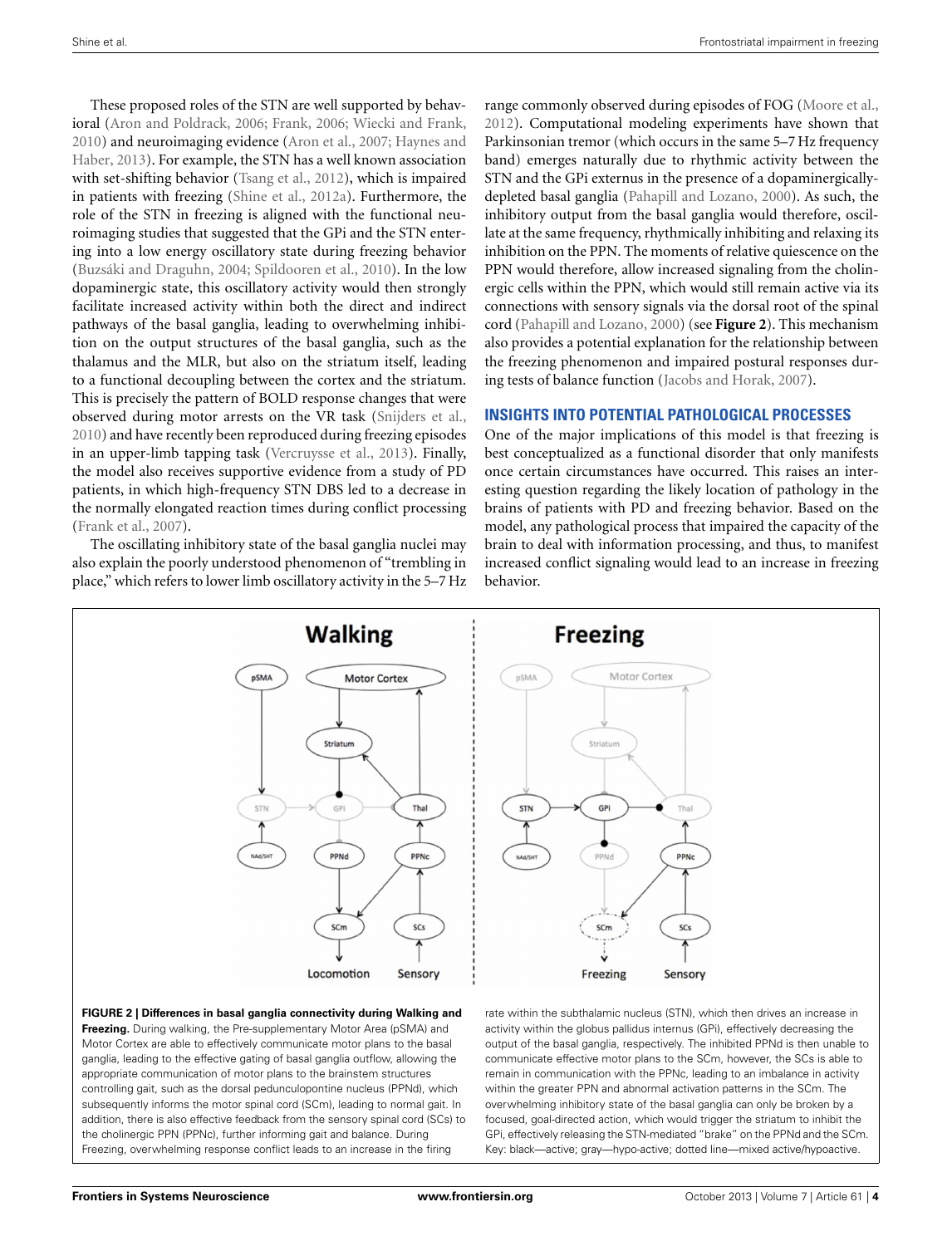Although there are many regions of the brain in which pathology would lead to increased global conflict, the most likely candidates are the ascending neurotransmitter projection systems of the brainstem, such as the ventral tegmental area, the locus coeruleus, and or the dorsal raphe nucleus. Each of these nuclei sends modulatory neurotransmitters to large portions of the brain, including both cortical and subcortical sites involved in walking and executive function. Indeed, these regions are often the target of Lewy body pathology [\(Rye and DeLong, 2003](#page-6-27)) and som[e of the projection nuclei, such as the dorsal raphe \(](#page-6-28)Xiang et al., [2005\)](#page-6-28) and the ventral tegmental area [\(Oades and Halliday,](#page-5-34) [1987](#page-5-34)), have direct efferent connections with the basal ganglia. Although each of the neurotransmitter systems has different effects on target neurons, imbalances in the proportion and timing of these neurochemicals is likely to lead to inefficient neuronal processing on a global scale, priming the system for errors and hence, increased response conflict.

Another possible candidate region is the PPN [\(Mazzone et al.,](#page-5-35) [2013](#page-5-35)), which has also been associated with Lewy body pathology in PD [\(Pahapill and Lozano, 2000](#page-6-26)). The PPN has extensive efferent connections with the STN and also with a number of other structures that modulate the brain's response to conflict, such as the intralaminar nuclei of the thalamus and the striatum [\(Pahapill and Lozano](#page-6-26), [2000](#page-6-26)). In rats, low-frequency stimulation [of the PPN leads to decreased firing in the STN \(](#page-4-6)Alam et al., [2012\)](#page-4-6) and as such, impairments in the effectiveness of this signaling pathway could potentially lead to an increase in the influence of the STN over the basal ganglia. These concepts are supported by the functional improvements experienced by patie[nts](#page-6-29) [with](#page-6-29) [freezing](#page-6-29) [following](#page-6-29) [DBS](#page-6-29) [of](#page-6-29) [the](#page-6-29) [PPN](#page-6-29) [nucleus](#page-6-29) [\(](#page-6-29)Stefani et al.[,](#page-5-37) [2007](#page-6-29)[;](#page-5-37) [Strafella et al.](#page-6-30)[,](#page-5-37) [2008](#page-6-30)[;](#page-5-37) [Ferraye et al., 2010](#page-5-36)[;](#page-5-37) Hamani et al., [2011](#page-5-37); [Tykocki et al., 2011](#page-6-31); [Follett and Torres-Russotto,](#page-5-8) [2012](#page-5-8); [Khan et al.](#page-5-38), [2012](#page-5-38)), along with increases in regional cerebral [blood flow observed during stimulation of the PPN \(](#page-6-30)Strafella et al., [2008](#page-6-30); [Ballanger et al.](#page-4-7), [2009](#page-4-7)). In addition, this interpretation is consistent with the finding that the PPN lacks appropriate white matter connectivity with the cerebellum in patients with FOG and PD [\(Tessitore et al.](#page-6-5), [2012b](#page-6-5); [Fling et al.](#page-5-9), [2013\)](#page-5-9), however, this finding could also be explained as the by-product of decreased firing within the PPN as a result of overwhelming inhibition from the basal ganglia [\(Lewis and Barker, 2009](#page-5-3)), suggesting that the primary pathology in freezing may not reside in the PPN.

#### **REFERENCES**

- <span id="page-4-6"></span>Alam, M., Heissler, H. E., Schwabe, K., and Krauss, J. K. (2012). Deep brain stimulation of the pedunculopontine tegmental nucleus modulates neuronal hyperactivity and enhanced beta oscillatory activity of the subthalamic nucleus in the rat 6-hydroxydopamine model. *Exp. Neurol.* 233, 233–242. doi: 10.1016/j.expneurol.2011.10.006
- <span id="page-4-1"></span>Alexander, G. E., and DeLong, M. R. (1986). Parallel organization of functionally segregated circuits linking basal ganglia and cortex. *Annu. Rev. Neurosci.* 9, 357–381.

doi: 10.1146/annurev.ne.09.030186. 002041

- <span id="page-4-3"></span>Almeida, Q. J., and Lebold, C. A. (2010). Freezing of gait in Parkinson's disease: a perceptual cause for a motor impairment. *J. Neurol. Neurosurg. Psychiatry* 81, 513–518. doi: 10.1136/jnnp.2008. 160580
- <span id="page-4-0"></span>Amboni, M., Cozzolino, A., Longo, K., Picillo, M., and Barone, P. (2008). Freezing of gait and executive functions in patients with Parkinson's disease. *Mov. Disord.* 23, 395–400. doi: 10.1002/mds. 21850

It is also possible that the proposed increase in STN oscillatory activity is due to a dysfunctional process within the pSMA (see **[Figure 1](#page-2-0)**). For example, global states that predispose the brain to impaired information processing may preferentially affect the pSMA, particularly in its ability to effectively select motor plans to match both exogenous affordance patterns and internal motivational states [\(Nachev et al., 2008\)](#page-5-24). Due to an inability of the pSMA to switch between competing motor plans, the STN may receive inappropriate information from the pSMA—either of multiple, competing motor plans [\(Nachev et al., 2008\)](#page-5-24) or the correct plan on a time-delay [\(Hikosaka and Isoda](#page-5-39), [2010](#page-5-39)). A failure of information processing would cause the STN to increase its firing rate, leading to inhibition of the input and output structures of the basal ganglia, thus, effectively "buying time" until the appropriate, goal-directed behavior can be transmitted by the cortex [\(Frank](#page-5-31), [2006;](#page-5-31) [Spildooren et al.](#page-6-0), [2010\)](#page-6-0).

## **FUTURE DIRECTIONS**

Although the separate predictions of these different hypotheses may be difficult to dissociate with fMRI, measures with higher temporal resolution may help to clarify the precise role of each structure in the spatiotemporal evolution of a freezing episode. As such, future studies should now be constructed to test the different aspects of this model using an array of neuroscientific techniques. Firstly, activity within the STN and PPN could potentially be recorded directly during DBS surgery, allowing for the analysis of the time course of activation and deactivation patterns within the different nuclei with respect to freezing behavior. Future neuroimaging experiments should explore the presence or absence of impairments in functional and effective connectivity associated with the predictions of the model, with a particular emphasis on the dynamic connectivity between cortical and subcortical structures. Finally, computational modeling experiments could be designed in order to probe the dynamic elements of the model, focusing on whether abnormal conflict processing through the STN can predict the specific behavioral patterns displayed on different neuropsychological and motor-based tasks by patients with freezing. Together, the results of these studies will help to inform the next generation of therapeutic advances for freezing behavior in PD, including the utilization of targeted closed-loop DBS [\(Rosin et al., 2011](#page-6-32); [Tsang et al.](#page-6-17), [2012\)](#page-6-17) and the disc[overy of novel locations for DBS electrode placement \(](#page-6-29)Stefani et al., [2007;](#page-6-29) [Lourens et al.](#page-5-40), [2011](#page-5-40); [Khan et al.](#page-5-38), [2012](#page-5-38)).

- <span id="page-4-5"></span>Aron, A. R., Behrens, T. E., Smith, S., Frank, M. J., and Poldrack, R. A. (2007). Triangulating a cognitive control network using diffusionweighted magnetic resonance imaging (MRI) and functional MRI. *J. Neurosci.* 27, 3743–3752. doi: 10.1523/JNEUROSCI. 0519-07.2007
- <span id="page-4-4"></span>Aron, A. R., and Poldrack, R. A. (2006). Cortical and subcortical contributions to stop signal response inhibition: role of the subthalamic nucleus. *J. Neurosci.* 26, 2424–2433. doi: 10.1523/JNEUROSCI.4682- 05.2006
- <span id="page-4-7"></span>Ballanger, B., Lozano, A. M., Moro, E., van Eimeren, T., Hamani, C., Chen, R., et al. (2009). Cerebral blood flow changes induced by pedunculopontine nucleus stimulation in patients with advanced Parkinson's disease: a [(15)O] H2O PET study. *Hum. Brain Mapp.* 30, 3901–3909. doi: 10.1002/hbm.20815
- <span id="page-4-2"></span>Bar-Gad, I., Morris, G., and Bergman, H. (2003). Information processing, dimensionality reduction and reinforcement learning in the basal ganglia. *Prog. Neurobiol.* 71, 439–473. doi: 10.1016/j.pneurobio.2003.12.001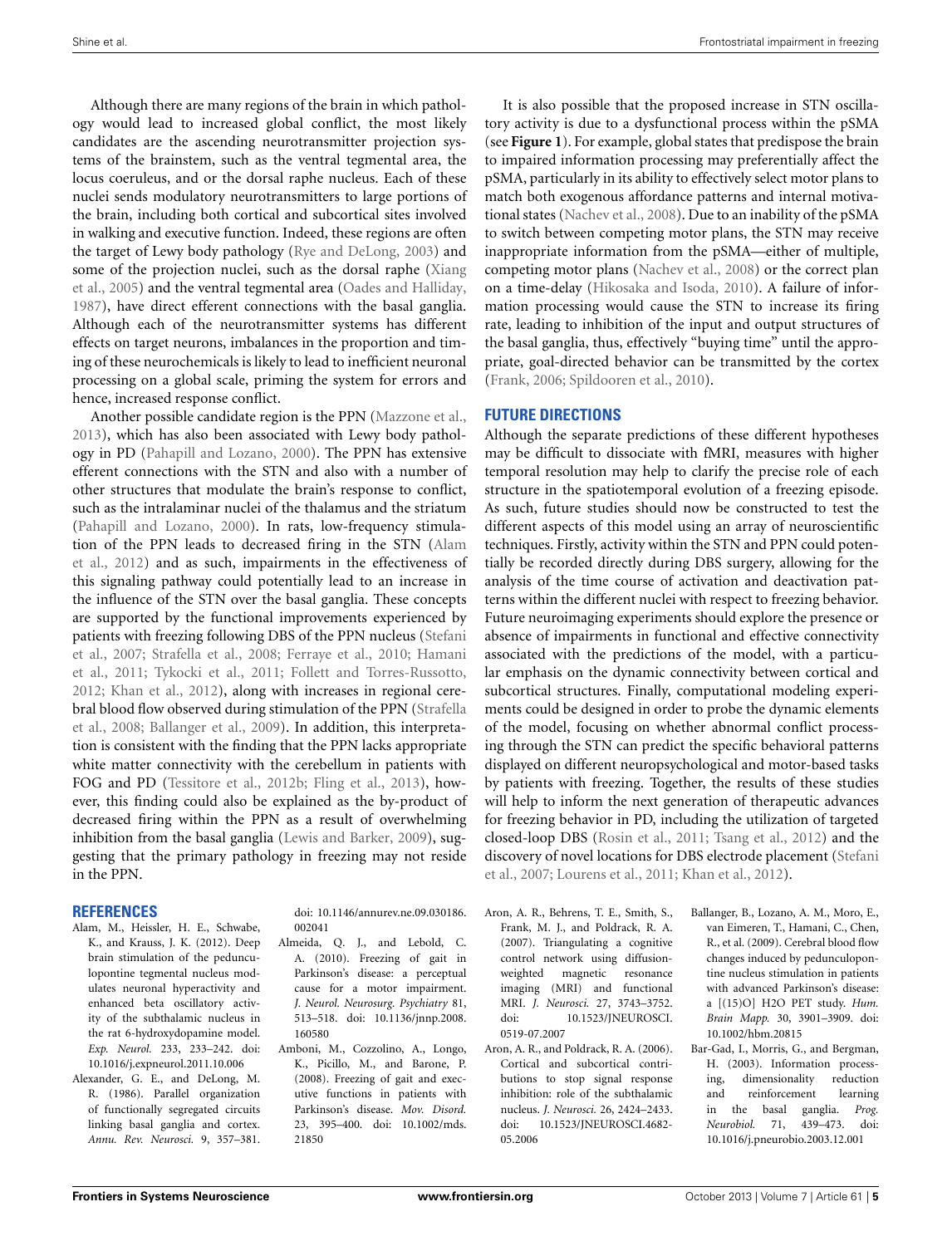- <span id="page-5-13"></span>Bartels, A. L., and Leenders, K. L. (2008). Brain imaging in patients with freezing of gait. *Mov. Disord.* 23(Suppl. 2), S461–S467. doi: 10.1002/mds.21912
- <span id="page-5-20"></span>Brown, P. (2006). Bad oscillations in Parkinson's disease. *J. Neural Transm. Suppl.* 70, 27–30. doi: 10.1007/978-3-211-45295-0\_6
- <span id="page-5-14"></span>Buzsáki, G., and Draguhn, A. (2004). Neuronal oscillations in cortical networks. *Science* 304, 1926–1929. doi: 10.1126/science.1099745
- <span id="page-5-25"></span>Cavanagh, J. F., and Frank, M. J. (2013). Stop! stay tuned for more information. *Exp. Neurol.* 247, 289–291. doi: 10.1016/j.expneurol.2013.01.023
- <span id="page-5-29"></span>Cavanagh, J. F., Wiecki, T. V., Cohen, M. X., Figueroa, C. M., Samanta, J., Sherman, S. J., et al. (2011). Subthalamic nucleus stimulation reverses mediofrontal influence over decision threshold. *Nat. Neurosci.* 14, 1462–1467. doi: 10.1038/nn.2925
- <span id="page-5-27"></span>Cavanagh, J. F., Zambrano-Vazquez, L., and Allen, J. J. B. (2012). Theta lingua franca: a common midfrontal substrate for action monitoring processes. *Psychophysiology* 49, 220–238. doi: 10.1111/j.1469- 8986.2011.01293.x
- <span id="page-5-22"></span>Chee, R., Murphy, A., Danoudis, M., Georgiou-Karistianis, N., and Iansek, R. (2009). Gait freezing in Parkinson's disease and the stride length sequence effect interaction. *Brain* 132, 2151–2160. doi: 10.1093/brain/awp053
- <span id="page-5-18"></span>Degos, B., Deniau, J. M., Chavez, M., and Maurice, N. (2009). Chronic but not acute dopaminergic transmission interruption promotes a progressive increase in cortical beta frequency synchronization: relationships to vigilance state and akinesia. *Cereb. Cortex* 19, 1616–1630. doi: 10.1093/cercor/bhn199
- <span id="page-5-30"></span>Ehgoetz Martens, K. A., Pieruccini-Faria, F., and Almeida, Q. J. (2013). Could sensory mechanisms be a core factor that underlies freezing of gait in Parkinson's disease. *PLoS ONE* 8:e62602. doi: 10.1371/journal.pone.0062602
- <span id="page-5-6"></span>Espay, A. J., Fasano, A., van Neunen, B. F., Payne, M. M., Snijders, A. H., and Bloem, B. R. (2012). "On" state freezing of gait in Parkinson disease: a paradoxical levodopa-induced complication. *Neurology* 78, 454–457. doi: 10.1212/WNL.0b013e3182477ec0
- <span id="page-5-36"></span>Ferraye, M. U., Debu, B., Fraix, V., Goetz, L., Ardouin, C., Yelnik, J., et al. (2010). Effects of pedunculopontine nucleus area stimulation on gait disorders in Parkinson's

disease. *Brain* 133(Pt 1), 205–214. doi: 10.1093/brain/awp229

- <span id="page-5-9"></span>Fling, B. W., Cohen, R. G., Mancini, M., Nutt, J. G., and Fair, D. A. (2013). Asymmetric pedunculopontine network connectivity in parkinsonian patients with freezing of gait. *Brain* 136, 2405–2418. doi: 10.1093/brain/ awt172
- <span id="page-5-8"></span>Follett, K. A., and Torres-Russotto, D. (2012). Deep brain stimulation of globus pallidus interna, subthalamic nucleus, and pedunculopontine nucleus for Parkinson's disease: which target. *Parkinsonism Relat. Disord.* 18, S165–S167. doi: 10.1016/S1353-8020(11)70051-7
- <span id="page-5-31"></span>Frank, M. J. (2006). Hold your horses: a dynamic computational role for the subthalamic nucleus in decision making. *Neural Netw.* 19, 1120–1136. doi: 10.1016/j.neunet.2006.03.006
- <span id="page-5-32"></span>Frank, M. J., Samanta, J., Moustafa, A. A., and Sherman, S. J. (2007). Hold your horses: impulsivity, deep brain stimulation, and medication in parkinsonism. *Science* 318, 1309–1312. doi: 10.1126/science.1146157
- <span id="page-5-0"></span>Giladi, N. N., Kao, R. R., and Fahn, S. S. (1997). Freezing phenomenon in patients with parkinsonian syndromes. *Mov. Disord.* 12, 302–305. doi: 10.1002/mds.870120307
- <span id="page-5-37"></span>Hamani, C., Moro, E., and Lozano, A. M. (2011). The pedunculopontine nucleus as a target for deep brain stimulation. *J. Neural Transm.* 118, 1461–1468. doi: 10.1007/s00702-010-0547-8
- <span id="page-5-15"></span>Hammond, C., Bergman, H., and Brown, P. (2007). Pathological synchronization in Parkinson's disease: networks, models and treatments. *Trends Neurosci.* 30, 357–364. doi: 10.1016/j.tins.2007.05.004
- <span id="page-5-28"></span>Handojoseno, A., Shine, J. M., Nguyen, T. N., Tran, Y., Lewis, S. J. G., and Nguyen, H. T. (2012). Detection freezing of gait in Parkinson's disease patients using EEG signals based on wavelet decomposition. *Conf. Proc. IEEE Eng. Med. Biol. Soc*. 69–72. doi: 10.1109/EMBC. 2012.6345873
- <span id="page-5-39"></span><span id="page-5-26"></span>Haynes, W. I. A., and Haber, S. N. (2013). The organization of prefrontal-subthalamic inputs in primates provides an anatomical substrate for both functional specificity and integration: implications for Basal Ganglia models and deep brain stimulation. *J. Neurosci.* 33, 4804–4814. doi: 10.1523/JNEUROSCI.4674-12.2013 Hikosaka, O., and Isoda, M. (2010).
	- Switching from automatic to controlled behavior: cortico-basal

ganglia mechanisms. *Trends Cogn. Sci.* 14, 154–161. doi: 10.1016/j.tics. 2010.01.006

- <span id="page-5-10"></span>Ito, M. (2008). Control of mental activities by internal models in the cerebellum. *Nat. Rev. Neurosci.* 9, 304–313. doi: 10.1038/nrn2332
- <span id="page-5-12"></span>Jacobs, J. V., and Horak, F. B. (2007). External postural perturbations induce multiple anticipatory postural adjustments when subjects cannot pre-select their stepping foot. *Exp. Brain Res.* 179, 29–42. doi: 10.1007/s00221-006-0763-5
- <span id="page-5-2"></span>Jacobs, J. V., Nutt, J. G., Carlson-Kuhta, P., Stephens, M., and Horak, F. B. (2009). Knee trembling during freezing of gait represents multiple anticipatory postural adjustments. *Exp. Neurol.* 215, 334–341. doi: 10.1016/j.expneurol.2008.10.019
- <span id="page-5-21"></span>Johnson, M. D., Miocinovic, S., McIntyre, C. C., and Vitek, J. L. (2008). Mechanisms and targets of deep brain stimulation in movement disorders. *Neurotherapeutics* 5, 294–308. doi: 10.1016/j.nurt. 2008.01.010
- <span id="page-5-38"></span>Khan, S., Gill, S. S., Mooney, L., White, P., Whone, A., Brooks, D. J., et al. (2012). Combined pedunculopontine-<br>subthalamic stimulation in stimulation in Parkinson disease. *Neurology* 78, 1090–1095. doi: 10.1212/WNL. 0b013e31824e8e96
- <span id="page-5-11"></span>Lemon, R. N. (2008). Descending pathways in motor control. *Annu. Rev. Neurosci.* 31, 195–218. doi: 10.1146/ annurev.neuro.31.060407.125547
- <span id="page-5-3"></span>Lewis, S. J. G., and Barker, R. A. (2009). A pathophysiological model of freezing of gait in Parkinson's disease. *Parkinsonism Relat. Disord.* 15, 333–338. doi: 10.1016/j.parkreldis.2008.08.006
- <span id="page-5-40"></span>Lourens, M. A., Meijer, H. G., Heida, T., Marani, E., and van Gils, S. A. (2011). The pedunculopontine nucleus as an additional target for deep brain stimulation. *Neural Netw.* 24, 617–630. doi: 10.1016/j.neunet.2011.03.007
- <span id="page-5-16"></span>Mallet, N., Pogosyan, A., Marton, L. F., Bolam, J. P., Brown, P., and Magill, P. J. (2008a). Parkinsonian beta oscillations in the external globus pallidus and their relationship with subthalamic nucleus activity. *J. Neurosci.* 28, 14245–14258. doi: 10.1523/JNEUROSCI.4199-08.2008
- <span id="page-5-17"></span>Mallet, N., Pogosyan, A., Sharrott, A., Csicsvari, J., Bolam, J. P., Brown, P., et al. (2008b). Disrupted dopamine transmission and the emergence of exaggerated beta oscillations in subthalamic nucleus and cerebral cortex. *J. Neurosci.* 28, 4795–4806. doi: 10.1523/JNEUROSCI.0123-08.2008
- <span id="page-5-5"></span>Matar, E., Shine, J. M., Naismith, S. L., Lewis, S. J. G. (2013). Using virtual reality to explore the role of conflict resolution and environmental salience in freezing of gait in Parkinson's disease. *Parkinsonism Relat. Disord*. doi: 10.1016/j.parkreldis.2013. 06.002. [Epub ahead of print].
- <span id="page-5-35"></span>Mazzone, P., Sposato, S., Insola, A., and Scarnati, E. (2013). The clinical effects of deep brain. stimulation of the pedunculopontine tegmental nucleus in movement disorders may not be related to the anatomical target, leads location and setup of electrical stimulation. *Neurosurgery*. doi: 10.1227/NEU.0000000000000108. [Epub ahead of print].
- <span id="page-5-19"></span>McCarthy, M. M., Moore-Kochlacs, C., Gu, X., Boyden, E. S., Han, X., and Kopell, N. (2011). Striatal origin of the pathologic beta oscillations in Parkinson's disease. *Proc. Natl. Acad. Sci.U.S.A.* 108, 11620–11625. doi: 10.1073/pnas.1107748108
- <span id="page-5-23"></span>Menon, V. (2011). Large-scale brain networks and psychopathology: a unifying triple network model. *Trends Cogn. Sci.* 15, 483–506. doi: 10.1016/j.tics.2011.08.003
- <span id="page-5-33"></span>Moore, S. T., Yungher, D. A., Morris, T. R., Dilda, V., MacDougall, H., Shine, J. M., et al. (2012). Autonomous identification of freezing of gait in Parkinson's disease from lower-body segmental accelerometry. *J. Neuroeng. Rehabil.* 10:19. doi: 10.1186/1743-0003- 10-19
- <span id="page-5-24"></span>Nachev, P., Kennard, C., and Husain, M. (2008). Functional role of the supplementary and presupplementary motor areas. *Nat. Rev. Neurosci.* 9, 856–869. doi: 10.1038/nrn2478
- <span id="page-5-4"></span>Naismith, S. L., and Lewis, S. J. G. (2010). A novel paradigm for modelling freezing of gait in Parkinson's disease. *J. Clin. Neurosci.* 17, 984–987. doi: 10.1016/j.jocn.2009.12.006
- <span id="page-5-7"></span>Niu, L., Ji, L.-Y., Li, J.-M., Zhao, D.-S., Huang, G., Liu, W.-P., et al. (2012). Effect of bilateral deep brain stimulation of the subthalamic nucleus on freezing of gait in Parkinson's disease. *J. Int. Med. Res.* 40, 1108–1113. doi: 10.1177/147323001204000330
- <span id="page-5-1"></span>Nutt, J. G., Bloem, B. R., Giladi, N., Hallett, M., Horak, F. B., and Nieuwboer, A. (2011). Freezing of gait: moving forward on a mysterious clinical phenomenon. *Lancet Neurol.* 10, 734–744. doi: 10.1016/S1474-4422(11)70143-0
- <span id="page-5-34"></span>Oades, R. D., and Halliday, G. M. (1987). Ventral tegmental